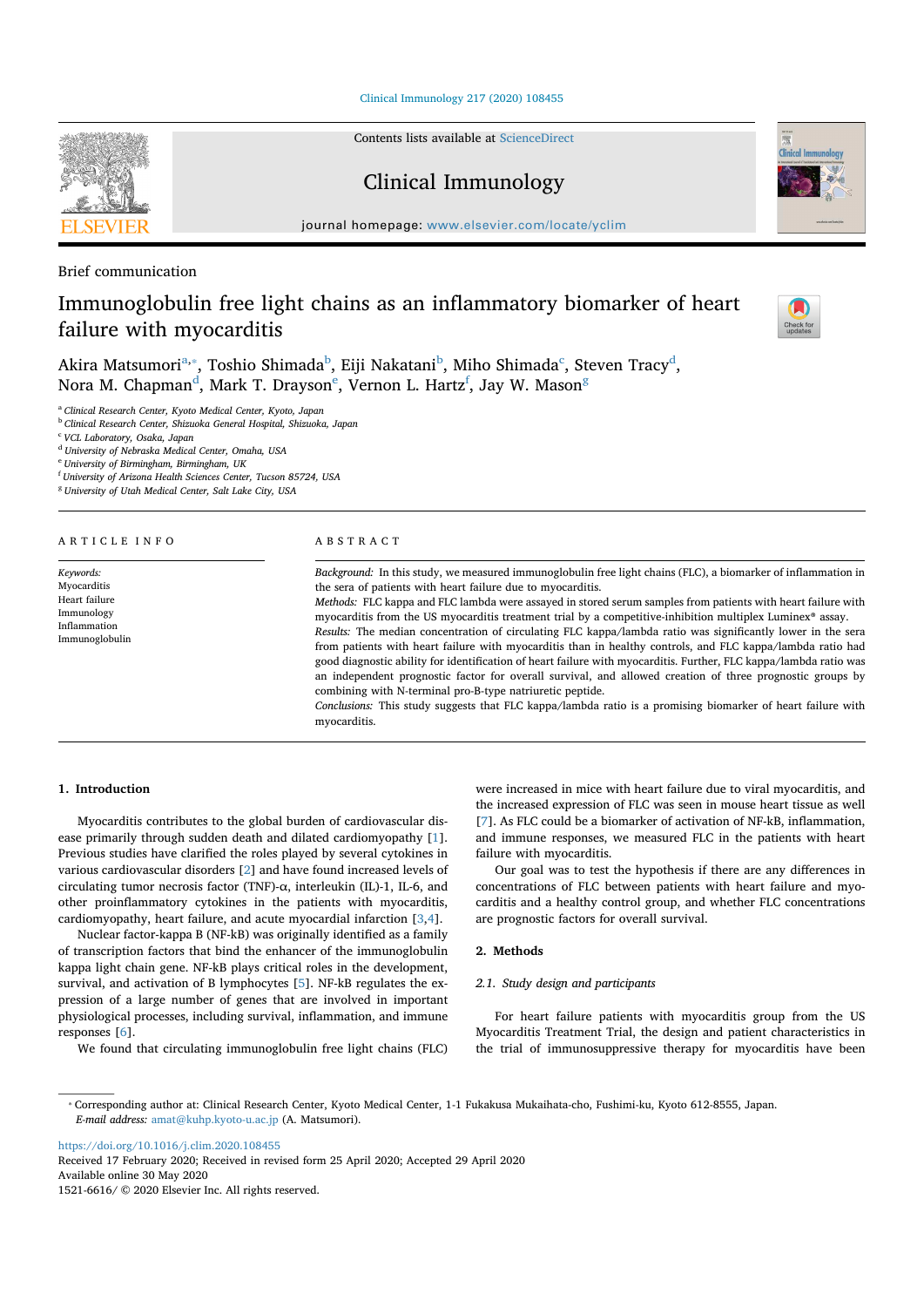#### **Table 1**

Comparison of FLC variables between patients of heart failure with myocarditis versus healthy controls.

| FLC variable                                                                 | Controls $(N = 75)$<br>Myocarditis $(N = 111)$                                        |                                                                                     | P-value of Mann-Whitney U test                     | ROC-AUC [95% CI]                                                                       |  |
|------------------------------------------------------------------------------|---------------------------------------------------------------------------------------|-------------------------------------------------------------------------------------|----------------------------------------------------|----------------------------------------------------------------------------------------|--|
|                                                                              | Median (interquartile range)                                                          |                                                                                     |                                                    |                                                                                        |  |
| Kappa $(mg/L)$<br>Lambda $(mg/L)$<br>Kappa/Lambda<br>Kappa + Lambda $(mg/L)$ | 13.97 (11.81-18.34)<br>10.42 (7.14-13.07)<br>$1.45(1.17-1.79)$<br>24.07 (20.05-30.79) | 20.43 (16.97-23.74)<br>8.63 (7.80–9.86)<br>$2.26(1.87-2.71)$<br>29.31 (25.32-34.37) | ${}< 0.001$<br>0.033<br>${}< 0.001$<br>${}< 0.001$ | $0.80$ [0.73-0.86]<br>$0.59$ $[0.51 - 0.67]$<br>0.87 [0.82-0.92]<br>$0.68$ [0.60-0.75] |  |

described previously [8,9]. Briefly, consenting patients were enrolled in the trial if they had 1) suffered from heart failure of undetermined etiology for up to 2 years, and 2) a left ventricular ejection fraction < 45% by radionuclide left ventriculography. Frozen blood samples from all enrollees of the clinical diagnosis of myocarditis stored at −80°C were used for the investigations in this report. As the healthy control group, healthy volunteers in Japan were included.

#### *2.2. FLC and other biomarkers*

FLC kappa and lambda were assayed by a competitive-inhibition multiplex Luminex® assay that uses mouse monoclonals directed against light chain epitopes that are hidden when light chains are bound in whole antibody [10–13]. We have measured serum FLC in samples freeze thawed up to 3 times and seen no difference in levels. We have measured serum FLC levels in MRC Myeloma clinical trial samples stored from as early as the 1990s and seen no problems from storage.

## *2.3. FLC kappa/lambda ratio and the sum of kappa and lambda were calculated*

C-reactive protein (CRP), N-terminal pro-B-type natriuretic peptide (NT-proBNP), troponin I, and troponin T were measured at Roche Diagnostics, Tokyo, Japan.

#### *2.4. Ethics*

The Institutional Review Boards of each enrolling medical center reviewed and approved the protocol of US Myocarditis Treatment Trial, and all study participants granted their consent to the investigative use of blood specimens.

#### *2.5. Statistical analysis*

Comparisons between the groups were made using the Mann-Whitney *U* test. The results were expressed as median and interquartile ranges. Receiver operating characteristic (ROC) curve analysis was performed to distinguish significant differences between patients with heart failure with myocarditis and healthy controls for the FLC biomarker. The area under the curve (AUC) for ROC (ROC-AUC) was calculated as the predictive performance measure of the biomarker. The optimal cutoff value was determined as that with the minimum chisquared test p-value. The sensitivity, specificity, positive predictive value, and negative predictive value with an optimal cutoff value were calculated. The odds ratio and the 95% confidence interval (CI) were also calculated by logistic regression.

The associations between the biomarkers and overall survival were analyzed by the Cox proportional hazard models. The hazard ratio (HR), the 95% CI, and p-value (based on the Wald test) were calculated. The variables with significance in univariate analysis were selected as candidate predictive factors. Using multivariate analysis, the predictive factors among these candidates ( $p < .05$ ) were determined by backward variable selection. Further, based on a conditional tree model analysis with the predictive factors as covariates, we classified survival prognostic groups. Kaplan-Meier curves stratified by the groups were calculated, and a log-rank test was used for comparison among them.

All statistics were performed with the use of Stat Flex software version 6 (Artek, Osaka, Japan) and R 3.5.0 (R core team, Vienna, Austria). For all the analyses, a p-value of  $<$  .05 was considered to be statistically significant.

# **3. Results**

#### *3.1. Participants characteristics*

The background characteristics of 111 patients of heart failure with myocarditis have been reported in the US Myocarditis Treatment Trial [8,9]. The age range of the 75 healthy control participants was 25 to 72 years (median 51, interquartile range 41–57). The diagnostic accuracy of FLC variables was evaluated between healthy controls and the patients with myocarditis. Among them, data of only 107 patients were available for the survival analysis. Twenty-seven patients (25.2%) died by the end of the study, and the 3-year and 5-year survival rates were 73.7% [95% confidence interval (CI): 65.1–83.6] and 70.5% [61.3–81.1], respectively.

### *3.2. Difference of FLC variables between myocarditis patients and healthy controls*

The median concentration of circulating FLC kappa and the sum of kappa and lambda was significantly lower in the sera from patients with heart failure with myocarditis than in healthy volunteers ( $p < .001$ , Table 1). In contrast, FLC lambda was significantly higher ( $p = .033$ ) and  $p < .001$ ), and the kappa/lambda ratio was lower in heart failure patients with myocarditis than in healthy volunteers ( $p < .001$ , Table1 and Fig. 1).

The area under the curve (ROC) analysis showed that FLC kappa/ lambda ratio is a specific and sensitive biomarker of heart failure with myocarditis (Table 1). The AUC for ROC (ROC-AUC) of the FLC kappa/ lambda ratio showed the largest AUC (0.87, 95% CI: 0.82–0.92) compared with other FLC variables. With an optimal cutoff value of 1.86 for the FLC kappa/lambda ratio, the diagnostic performance for distinguishing between myocarditis and healthy control were a sensitivity of 0.82, a specificity of 0.77, a positive predictive value of 0.74, and a negative predictive value of 0.84. The corresponding OR [95% CI] with > 1.86 as a reference was 15.5 [7.51–32.10].

#### *3.3. Predictive performance of FLC variables for mortality*

The Cox proportional hazard model was used to determine the association of FLC levels with mortality. Significant associations with mortality were observed for the levels of N-terminal pro-B-type natriuretic peptide (NT-proBNP), FLC lambda, and kappa/lambda ratio (Table 2). The elevated NT-proBNP and FLC lambda levels had significant hazard ratios (HR) and decreased FLC kappa/lambda ratio had an HR 0.31 (0.13-0.73,  $p = .007$ ), indicating that the decrease of FLC kappa/lambda ratio was associated with mortality. Multivariable analysis showed that NT-proBNP and FLC kappa/lambda ratio were independent predictors of survival (Table 3). Further, based on the tree-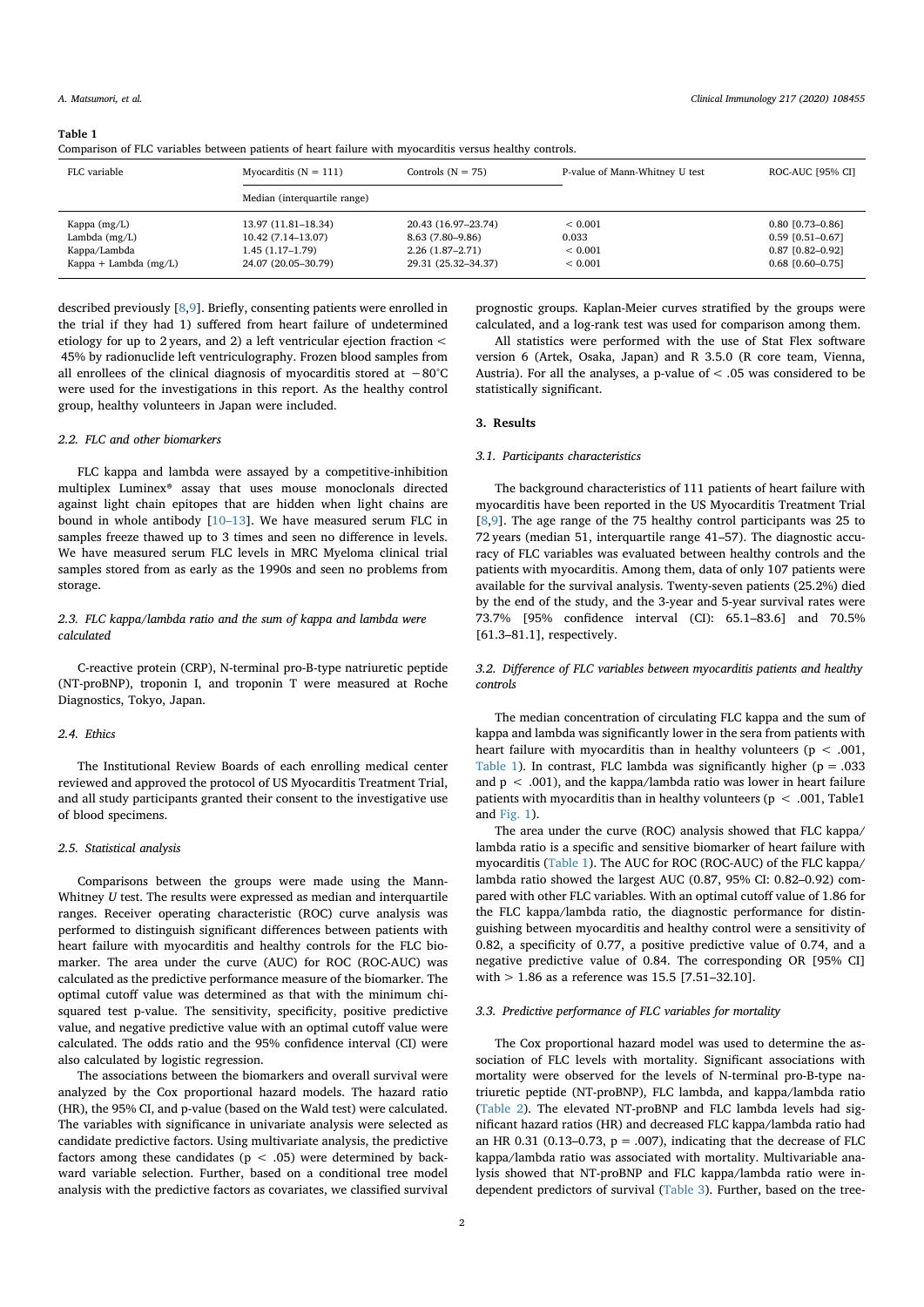

based analysis, we determined three prognostic groups (NT- $\text{proBNP} \geq 3250 \text{ pg/mL}$ ; NT-proBNP < 3250 pg/mL and FLC kappa/ lambda ratio ≥1.5; and NT-proBNP <  $3250 \text{ pg/mL}$  and FLC kappa/ lambda ratio  $\langle 1.5 \rangle$ . These groups were distinguished according to the prognosis ( $p < .001$ , Fig. 2).

### **4. Discussion**

Inflammation is increasingly recognized as an important factor in the pathogenesis and pathophysiology of heart failure and other cardiovascular disorders [2–4]. We have previously reported that circulating tumor necrosis factor (TNF)- $\alpha$  levels were increased in mice with heart failure due to viral myocarditis, and that pre-treatment with an anti-TNF- $\alpha$  antibody attenuated myocardial injury and decreased mortality in the acute stage [14]. In addition, our laboratory reported that in the same model, the intracardiac expression of cytokine genes was increased. The degree of their expression correlated with the severity of disease evolution [15].

There is increasing evidence that the inflammatory response is associated with an increase in the production of of inflammatory mediators. Gene transcription is regulated by transcription factors that are sequence-specific DNA binding proteins capable of modulating the rate of transcription. One such transcription factor, nuclear factor-kappa B (NF-kB) regulates the expression of a wide range of genes involved in immune and inflammatory responses, including FLC kappa. The expression of interleukin (IL)-1β, TNF-α, and inducible nitric oxide synthase (iNOS) is regulated at the transcriptional level, and one key factor

# **Table 2**

Univariate Cox regression analysis for overall survival in patients with heart failure with myocarditis.

#### **Fig. 1.** Ability of immunoglobulin free light chains (FLC) kappa/lambda ratio to distinguish between patients with heart failure with myocarditis and healthy controls.

a: Boxplot for FLC kappa/lambda ratio in myocarditis patients with heart failure and healthy controls. The optimal cutoff with minimum p-value is 1.86. b: ROC-AUC (area under the receiver operating characteristic curve) indicated ability of FLC kappa/lambda ratio to distinguish between myocarditis patients with heart failure and healthy controls.

| Table 3 |                                                            |  |  |
|---------|------------------------------------------------------------|--|--|
|         | Multivariate Cox regression analysis for overall survival. |  |  |

| Variable                  | Unit      | Multivariate Cox regression for OS $(n = 100)$ |                |
|---------------------------|-----------|------------------------------------------------|----------------|
|                           |           | Hazard ratio (95% CI)                          | P-value        |
| NT-proBNP<br>Kappa/Lambda | 1000<br>1 | $1.10(1.04-1.17)$<br>$0.43(0.19 - 1.01)$       | 0.002<br>0.051 |
|                           |           | After $log_{10}$ transformation (N = 100)      |                |
| Variable                  | Unit      |                                                |                |
|                           |           | Hazard ratio (95% CI)                          | P-value        |

in this process is NF-kB activation [16]. NF-kB is activated by several factors which increase the inflammatory response, including viral infections, oxidants, and antigens. This activation, in turn, leads to the coordinated expression of several protein-encoding genes, such as cytokines, chemokines, adhesion molecules, and enzymes involved in mediator synthesis, and the further amplification and perpetuation of the inflammatory response.

In our previous study of a murine model of heart failure due to viral myocarditis, FLC kappa was increased, but lambda was lower. Lack of agreement between the viral myocarditis model in mice and the present study in humans may reflect species differences and also variations in the disease pathologies in each.

| Variable       | Unit | Patients (N) |                                                                     | Univariate Cox regression for OS |                       |         |  |
|----------------|------|--------------|---------------------------------------------------------------------|----------------------------------|-----------------------|---------|--|
|                |      |              | P-value<br>Hazard ratio (95% CI)<br>After $log_{10}$ transformation |                                  |                       |         |  |
|                |      |              |                                                                     |                                  | Hazard ratio (95% CI) | P-value |  |
| Troponin-I     |      | 100          | $4.81(0.02 - 1392)$                                                 | 0.587                            | $1.55(0.66 - 3.66)$   | 0.318   |  |
| Troponin-T     |      | 95           | 1.88 (0.28-12.79)                                                   | 0.519                            | $1.54(0.77-3.07)$     | 0.225   |  |
| NT-proBNP      | 1000 | 100          | $1.12(1.06-1.19)$                                                   | < 0.001                          | $2.75(1.36 - 5.54)$   | 0.005   |  |
| hsCRP          |      | 96           | $0.96(0.71-1.29)$                                                   | 0.775                            | $0.97(0.47-1.98)$     | 0.924   |  |
| Kappa          |      | 107          | $0.98(0.93 - 1.04)$                                                 | 0.469                            | $0.28(0.03 - 2.72)$   | 0.272   |  |
| lambda         |      | 107          | $1.03(1.01-1.05)$                                                   | 0.011                            | 4.29 (0.77-23.90)     | 0.096   |  |
| Kappa/Lambda   |      | 107          | $0.31(0.13 - 0.73)$                                                 | 0.007                            | $0.05(0.01 - 0.313)$  | 0.002   |  |
| Kappa + Lambda |      | 107          | $1.01(0.99 - 1.02)$                                                 | 0.452                            | $1.23(0.15 - 10.02)$  | 0.845   |  |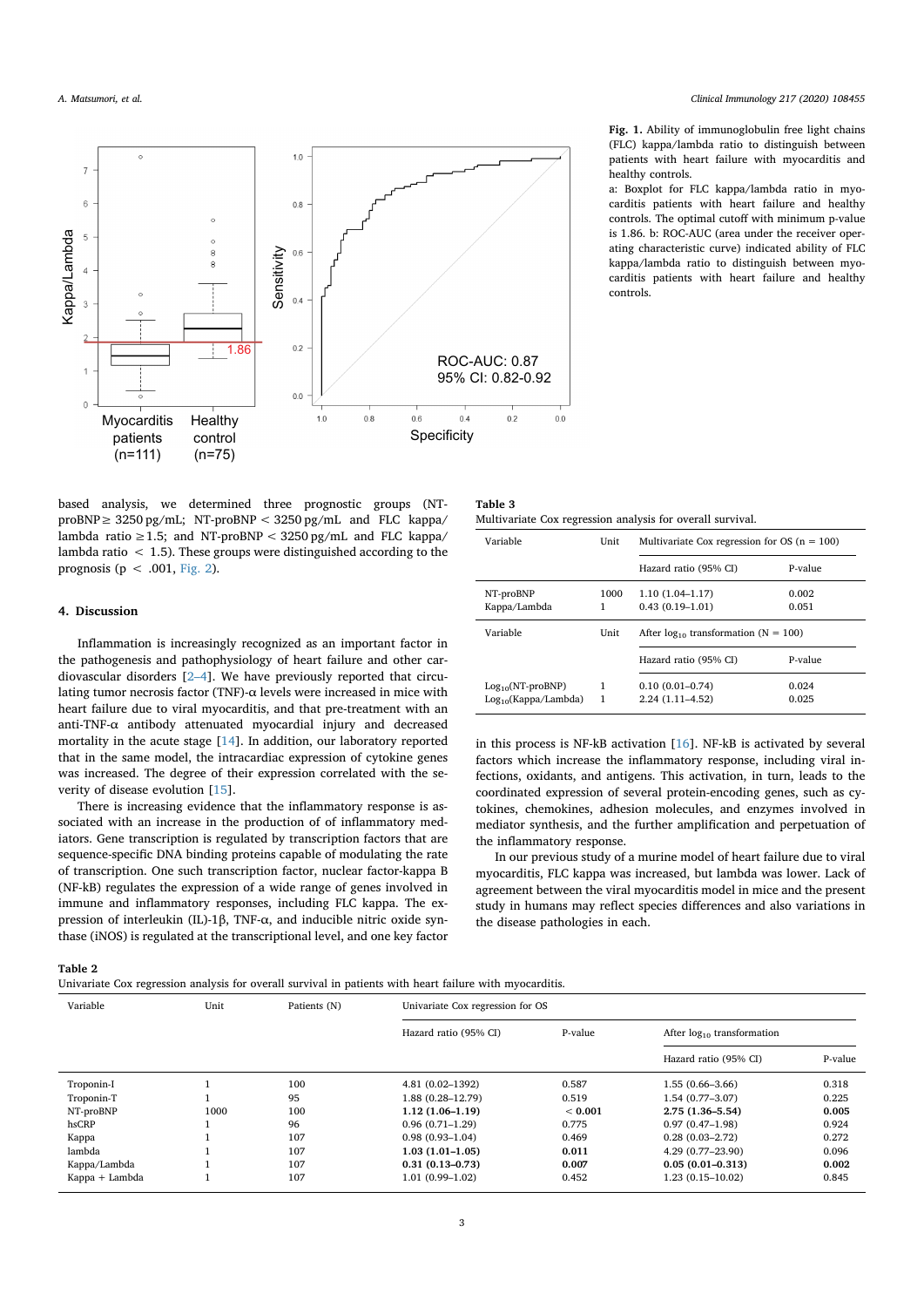

**Fig. 2.** Prognostic classification by FLC kappa/lambda and NT-proBNP (pg/mL).

Kaplan-Meier curve for overall survival was stratified by three groups with NT-proBNP ≥ 3250, NT-proBNP < 3250 and K/L ≥ 1.5 and, NT-proBNP < 3250 and K/  $L < 1.5$ .

NF-kB was activated in this model, and an NF-kB inhibitor lowered the mortality of the animals, as well as attenuated myocardial necrosis and cellular infiltration, and decreased the intracardiac production of IL-1 and TNF- $\alpha$  [17]. Therefore, it is possible that the production of FLC may be modulated in viral myocarditis.

The sum of FLC kappa and lambda has been shown to be a significant predictor of worse overall survival in a general population of individuals who do not have any other known plasma cell disorder. However, the increased risk of death was not restricted to any particular cause of death, which suggests that the data may add to the growing body of literature that connects inflammation, aging, and chronic disease [18].

Jackson and his co-workers reported that the patients with heart failure had an elevated sum of FLC kappa and lambda concentration and that the patients with an elevated sum of FLC concentrations were at increased risk of death. The elevated sum of FLC concentration remained an independent predictor of mortality [19]. Elevated kappa and lambda FLC levels can result from renal impairment with reduced glomerular clearance of FLC, by generalized immune system activation and increased immunoglobulin secretion or a more specific inflammatory response, as seen in viral myocarditis [7].

In this study, circulating FLC kappa and the sum of kappa and lambda were significantly lower, and in contrast, FLC lambda were significantly higher, and the kappa/lambda ratio was lower in heart failure patients with myocarditis than in healthy volunteers. The contrasting reduction in kappa light chain levels in our patients compared to elevated kappa FLC levels in Jackson's heart failure patients may partly reflect the different FLC assays used. In our study the FLC kappa/ lambda ratio was more specific and sensitive than the sum of kappa and lambda for the diagnosis of heart failure with myocarditis and was an independent predictor of mortality of heart failure with myocarditis, but the sum of kappa and lambda was not. Nonetheless, given the apparent contradictory observations made between the study of Jackson et al. and our study, the readers are encouraged to cautiously interpret these datasets as to the clinical significance of measurement of FLC in heart failure patients until large datasets become available.

These findings suggest that the clones of B lymphocytes and plasma

cells which produce FLC lambda may specifically be activated in heart failure with myocarditis. In B cell progenitors tolerance to self-antigens can be achieved by replacing autoreactive heavy (H) chain and light (L) chain V genes with V genes coding for nonself receptors. This receptor editing at the lambda chain locus may predispose to the development of autoimmunity through multi-reactivity, allelic inclusion, and lambda light chain secretion [20]. The mechanism why FLC lambda is specifically activated is remains to be clarified.

NF-kB could be a target for new types of anti-inflammatory treatment for heart failure with myocarditis when FLCs are elevated, and FLC could be a surrogate endpoint of mortality from heart failure with myocarditis. Further study is necessary to clarify the role of FLC in heart failure of other etiologies.

#### **Disclosure**

None.

#### **References**

- [1] L.T. Cooper Jr., A. Keren, K. Sliwa, A. Matsumori, G.A. Mensah, The global burden of myocarditis: part 1: a systematic literature review for Global Burden of Diseases, Injuries, and Risk Factors 2010 study, Glob. Heart 9 (2014) 121–129.
- [2] A. Matsumori, Molecular and immune mechanisms in the pathogenesis of cardiomyopathy–role of viruses, cytokines, and nitric oxide, Jpn. Circ. J. 61 (1997) 275–291.
- [3] A. Matsumori, T. Yamada, H. Suzuki, Y. Matoba, S. Sasayama, Increased circulating cytokines in patients with myocarditis and cardiomyopathy, Br. Heart J. 72 (1994) 561–566.
- [4] B. Levine, J. Kalman, L. Mayer, H.M. Fillit, M. Packer, Elevated circulating levels of tumor necrosis factor in severe chronic heart failure, N. Engl. J. Med. 323 (1990) 236–241.
- [5] Y. Sasaki, K. Iwai, Roles of the NF-kB pathway in B-lymphocyte Biology, Curr. Top. Microbiol. Immunol. 393 (2016) 177–209.
- [6] B.R.B. Pires, R.C.M.C. Silva, G.M. Ferreira, E. Abdelhay, NF-kappaB: Two sides of the same coin, Genes (Basel) 9 (2018) pii: E24.
- [7] A. Matsumori, M. Shimada, X. Jie, H. Higuchi, T. Groot Kormelink, F.A. Redegeld, Effects of free immunoglobulin light chains on viral myocarditis, Circ. Res. 106 (2010) 1533–1540.
- [8] J.W. Mason, J.B. O'Connell, A. Herskowitz, N.R. Rose, B.M. McManus, M.E. Billingham, T.E. Moon, A clinical trial of immunosuppressive therapy for myocarditis. The Myocarditis Treatment Trial Investigators, N. Engl. J. Med. 333